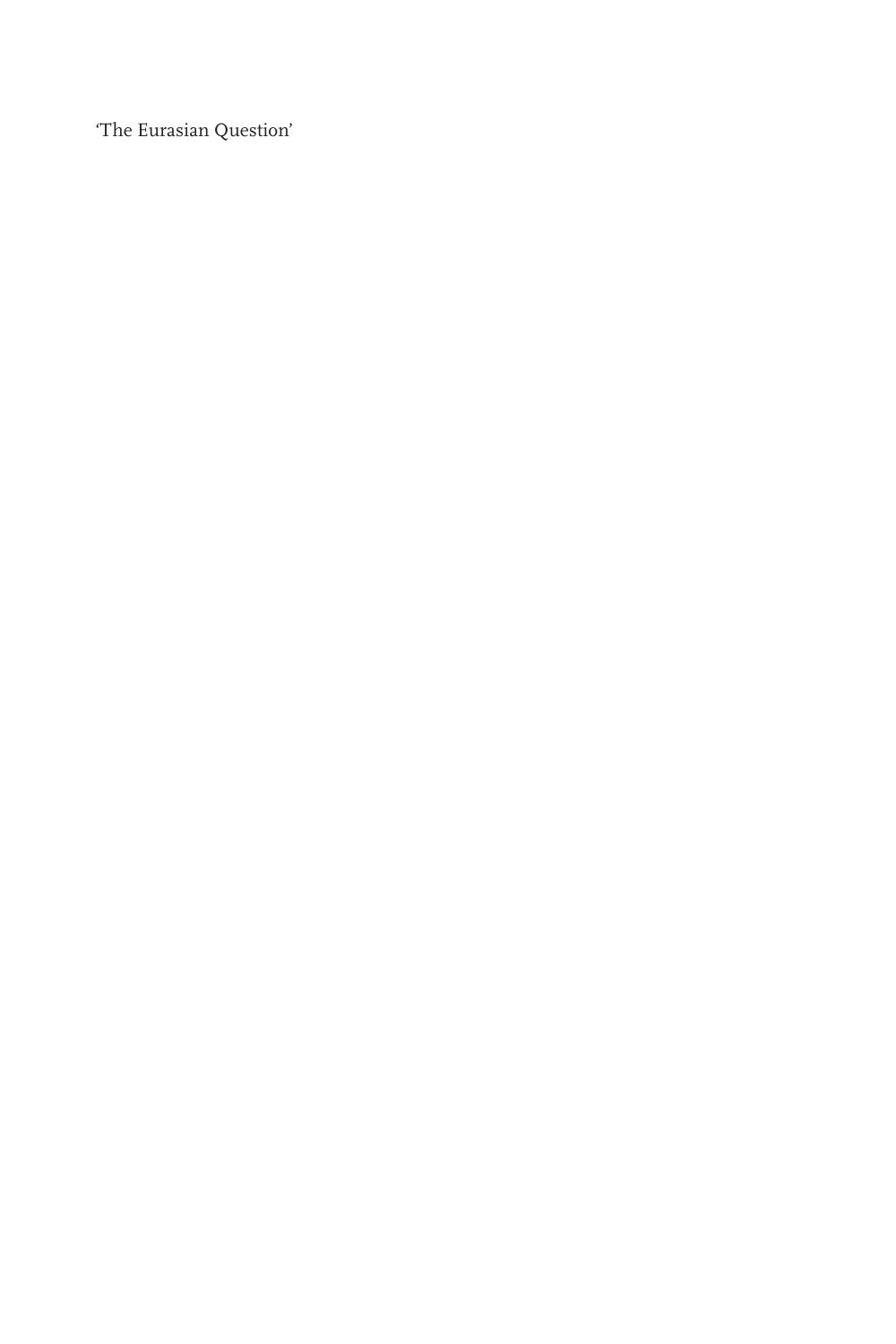Historische Migratiestudies 6

Redactiecommissie: Prof. dr. Leo Lucassen (Universiteit Leiden) Dr. Peter Scholten (Erasmus Universiteit Rotterdam) Dr. Saskia Bonjour (Universiteit Leiden) Prof. dr. Marlou Schrover (Universiteit Leiden)

Eerder verschenen:

- 1 Tycho Walaardt, *Geruisloos inwilligen. Argumentatie en speelruimte in de Nederlandse asielprocedure, 1945-1994*.
- 2 Corrie van Eijl, *Tussenland. Illegaal in Nederland, 1945-2000*.
- 3 Nadia Bouras, *Het land van herkomst. Perspectieven op verbondenheid met Marokko, 1960-2010.*
- 4Charlotte Laarman*, Oude onbekenden. Het politieke en publieke debat over postkoloniale migranten in Nederland, 1945-2005.*
- 5Chris Quispel, *Anti-Joodse beeldvorming en Jodenhaat. De geschiedenis van het antisemitisme in West-Europa.*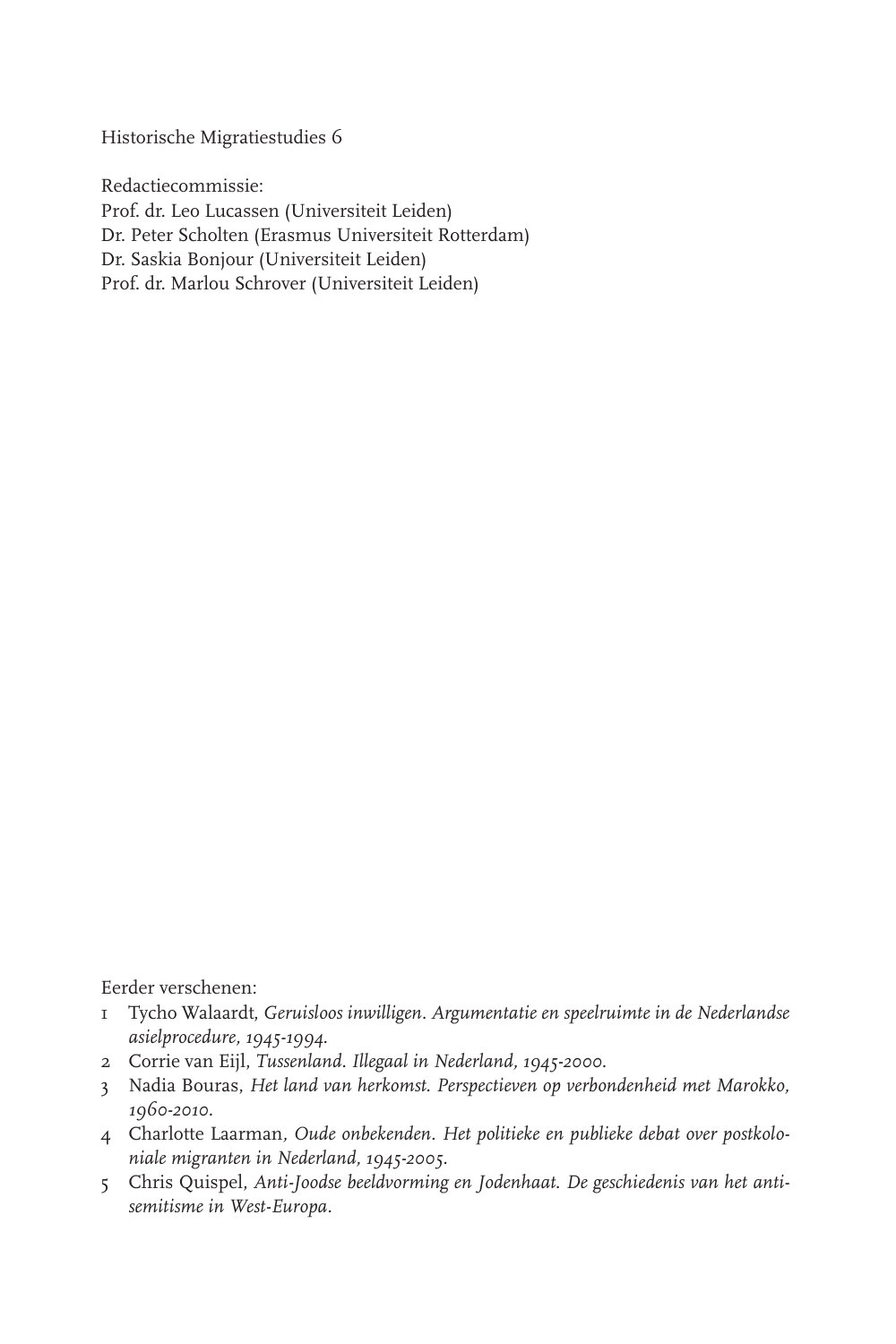## 'The Eurasian Question'

*The colonial position and postcolonial options of colonial mixed ancestry groups from British India, Dutch East Indies and French Indochina compared.*

door

Liesbeth Rosen Jacobson



Hilversum Verloren 2018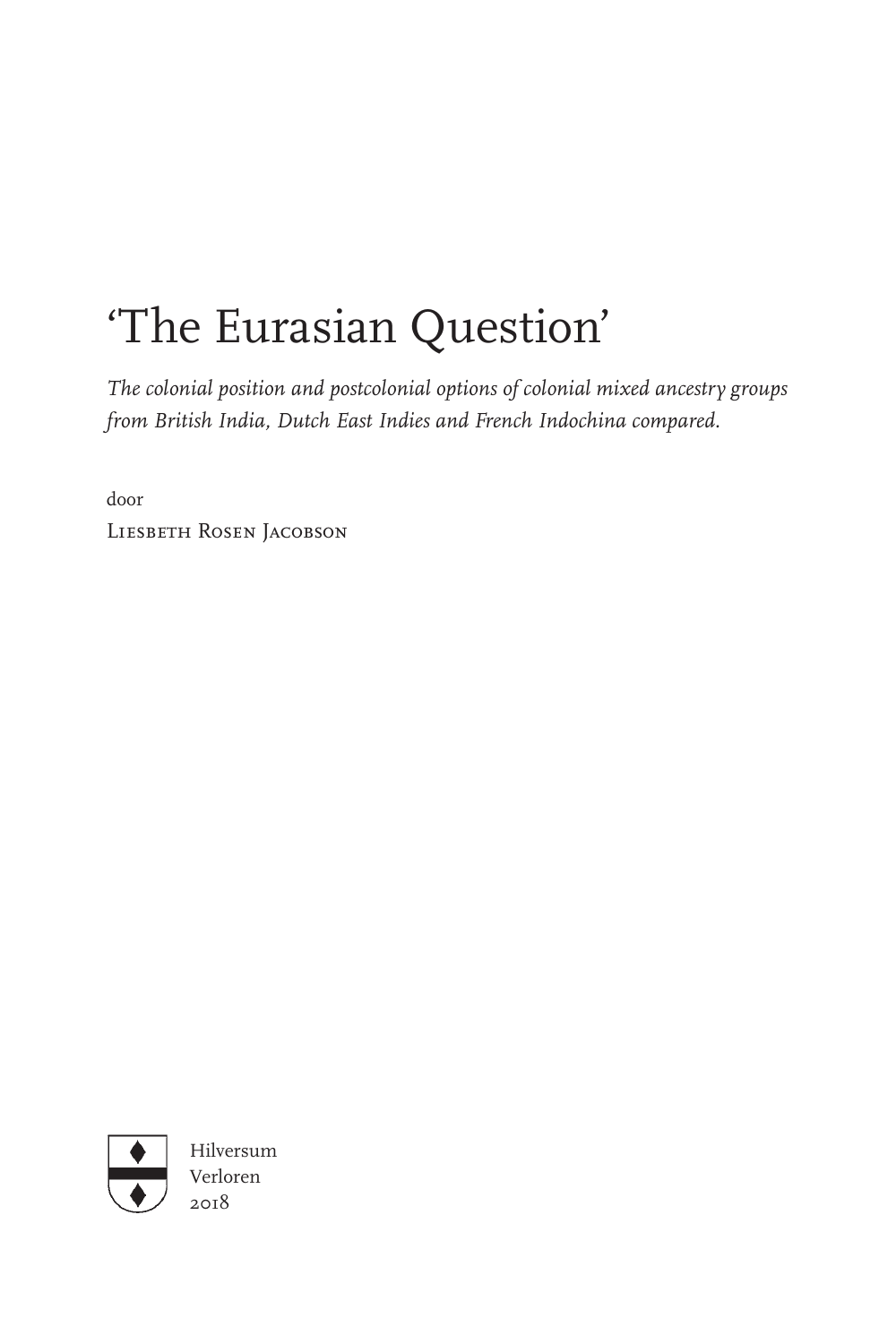Published with financial support of: NWO (de Nederlands Organisatie voor Wetenschappelijk Onderzoek) via N.W. Posthumus Instituut. Research school for economic and social history.

Cover illustrations: Front cover: Portrait of a group of Indo-Europeans with a car on their way from Tandjong Priok to Tjilintjing, 1932, Collectie Stichting Nationaal Mu seum van Wereldculturen (Collection Foundation National Museum of Worldcultures), Coll.nr. TM-60031708. Back cover: 'Indo-Europeans pose at a telescope in front of a house at the Marinelaan in Weltevreden, Batavia, Collectie Stichting Natio naal Museum van Wereldculturen (Collection Foundation National Museum of Worldcultures), Coll.nr. TM-60039021; 'Couvent des Oiseaux today', picture taken by the author in June 2016.

isbn 978-90-8704-731-3 Dissertation University of Leiden

© 2018 Liesbeth Rosen Jacobson & Uitgeverij Verloren bv Torenlaan 25, 1211 ja Hilversum www.verloren.nl

Cover: Robert Koopman, Hilversum Typography: Rombus, Hilversum

*No part of this publication may be reproduced in any form without written permission from the publisher.*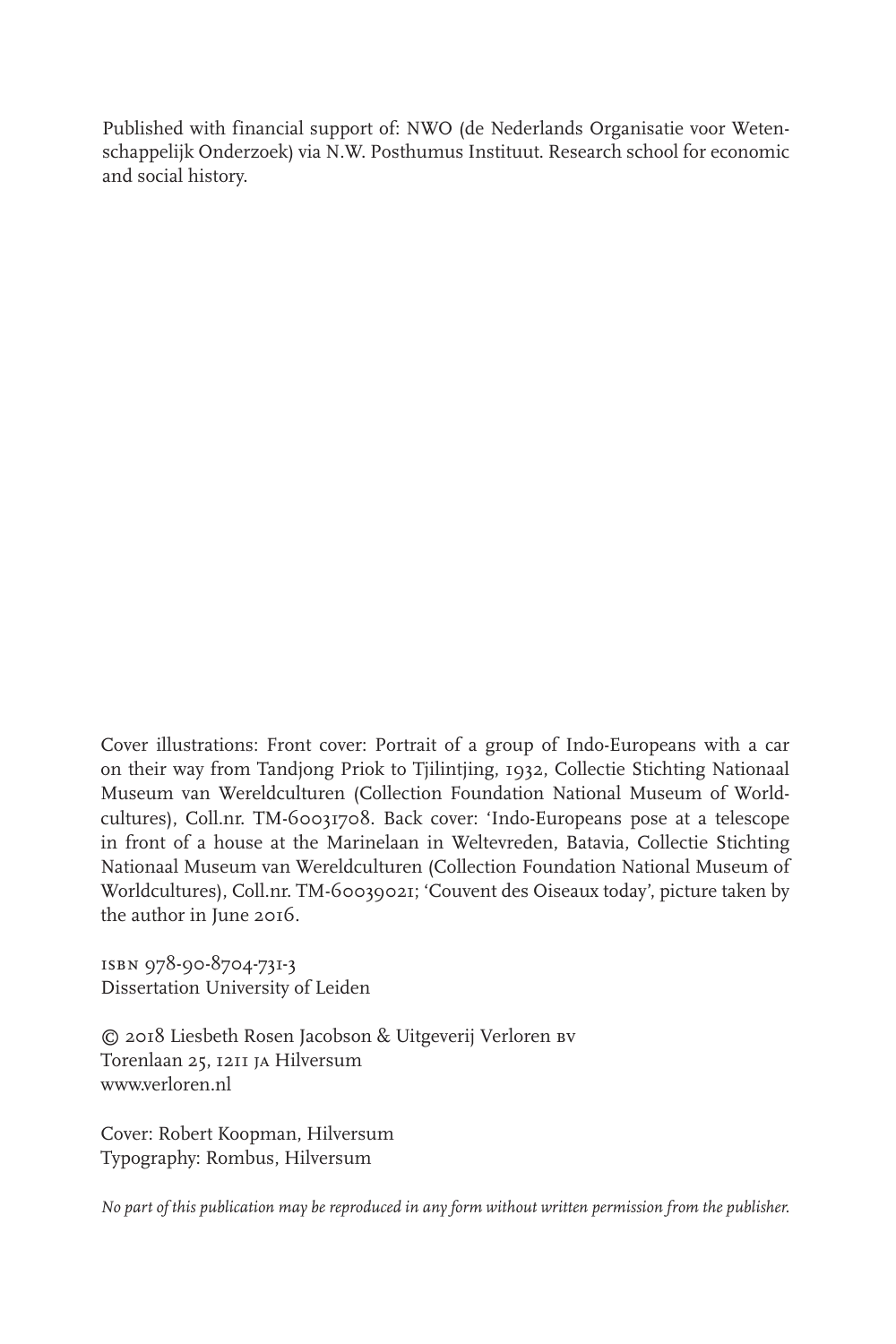# **Table of contents**

|                | Acknowledgments                                                                                                                             |                |  |
|----------------|---------------------------------------------------------------------------------------------------------------------------------------------|----------------|--|
| $\mathbf I$    | Introduction                                                                                                                                | $\rm I\,I$     |  |
| I.I            | Introduction                                                                                                                                | $\rm I\ I$     |  |
| I.2            | Main question                                                                                                                               | II             |  |
| I.3            | 'Mixing'                                                                                                                                    | $I$ 3          |  |
| 1.4            | 'Mixed' relationships                                                                                                                       | 16             |  |
| 1.5            | 'Mixing' in the colonies                                                                                                                    | 17             |  |
| I.6            | 'Eurasians'                                                                                                                                 | 19             |  |
| I.7            | The emancipation paradox                                                                                                                    | 23             |  |
| 1.8            | The numbers                                                                                                                                 | 24             |  |
| I.9            | Working hypotheses                                                                                                                          | 24             |  |
| I.IO           | Historiography                                                                                                                              | 27             |  |
| I.II           | Method                                                                                                                                      | 30             |  |
| <b>I.I2</b>    | Material                                                                                                                                    | 3I             |  |
| I.I3           | Structure                                                                                                                                   | 35             |  |
| $\overline{a}$ | <b>Historical context</b>                                                                                                                   | 36             |  |
| 2.1            | Introduction                                                                                                                                | 36             |  |
| 2.2            | British India: From Company rule, via Sepoy Mutiny to Crown Raj<br>'Indian in blood and colour but English in taste, opinions, morality and | 36             |  |
|                | <i>intellect'</i>                                                                                                                           | 37             |  |
|                | 'It was like moving into a different world'                                                                                                 | 39             |  |
| 2.3            | Dutch East Indies: Cultuurstelsel, Ethische Politiek and Bersiap<br>'The Eurasians helped to make colonial rule more powerful in the        | 44             |  |
|                | Dutch East Indies'                                                                                                                          | 46             |  |
|                | 'This Indo-Dutch society currently needs to disappear'                                                                                      | 47             |  |
|                | 'You will face a very hard time'                                                                                                            | 50             |  |
| 2.4            | French Indochina: A young colonial patchwork of regions and ethnicities                                                                     | 5 <sub>I</sub> |  |
|                | 'We must respect the blood of France'                                                                                                       | 54             |  |
|                | 'One word, I repeat  one word: independence'                                                                                                | 57             |  |
| 2.5            | Comparison and conclusion: Large changes to come                                                                                            | 59             |  |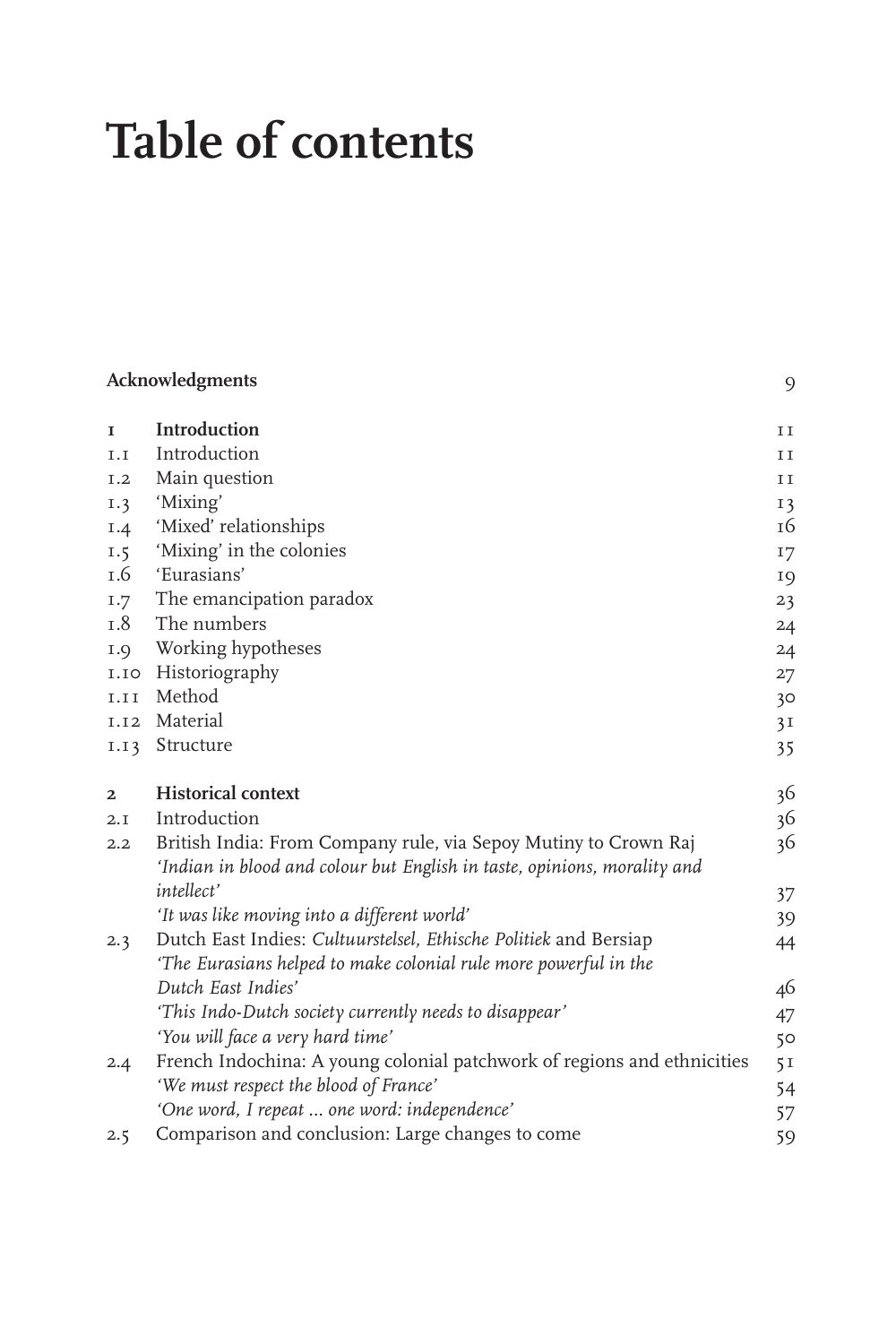| $\overline{\mathbf{3}}$<br>3.1<br>3.2 | Legal position<br>Introduction<br>British India: Disapproval and legal definition of Eurasians/Anglo-Indians<br>'Not handicapped by excessive pigmentation'                                 | 62<br>62<br>62<br>64 |
|---------------------------------------|---------------------------------------------------------------------------------------------------------------------------------------------------------------------------------------------|----------------------|
| 3.3<br>3.4                            | Dutch East Indies: Equation with Dutch people and mixed marriages act<br>French Indochina: status of the métis and possibilities for naturalisation<br>'To save all who belong to our race' | 66<br>67<br>69       |
| 3.5                                   | Comparison and conclusion: From Ius soli to Ius sanguinis                                                                                                                                   | 71                   |
| $\overline{4}$                        | Socio-economic position of Eurasians until 1900                                                                                                                                             | 73                   |
| 4.1                                   | Introduction                                                                                                                                                                                | 73                   |
| 4.2                                   | British India: 'Half-caste' image of Anglo-Indians and pauperism<br>committee                                                                                                               | 73                   |
|                                       | 'Living in scarcely conceivable state of misery and degradation'                                                                                                                            | 74                   |
| 4.3                                   | Dutch East Indies: Social layers in the Indo-European group                                                                                                                                 | 76                   |
| 4.4                                   | French Indochina: Métis as French people of the 'seconde zone'?                                                                                                                             | 77                   |
| 4.5                                   | Comparison and conclusion: From 'encouragement' to an 'unhappy lot'                                                                                                                         | 79                   |
| 5                                     | Changes in the discourse on Eurasians around 1900                                                                                                                                           | 8 <sub>I</sub>       |
| 5.1                                   | Introduction                                                                                                                                                                                | 81                   |
| 5.2                                   | British India: Set apart as a separate group and acting as one                                                                                                                              | 8 <sub>I</sub>       |
| 5.3                                   | Dutch East Indies: Eereschuld and educational opportunities for the<br>colonised                                                                                                            | 82                   |
| 5.4                                   | French Indochina: A rejected, isolated and socially unstable category                                                                                                                       | 83                   |
| 5.5                                   | Comparison and conclusion: A similar process of Europeanisation                                                                                                                             | 84                   |
| 6                                     | Socio-economic position Eurasians from 1900 onwards                                                                                                                                         | 86                   |
| 6.1                                   | Introduction                                                                                                                                                                                | 86                   |
| 6.2                                   | British India: Anglo-Indian culture in railway colonies                                                                                                                                     | 86                   |
|                                       | 'It isn't sunburn that makes us brown, is it?                                                                                                                                               | 88                   |
| 6.3                                   | Dutch East Indies: Mimicry of the European ideal                                                                                                                                            | 93                   |
|                                       | 'A half-hearted and half-powerfull in-between race'                                                                                                                                         | IOO                  |
| 6.4                                   | French Indochina: Studying the Dutch East Indies and Jules Brevié                                                                                                                           | IOI                  |
|                                       | 'The poor woman wishes to give her daughter to the French state'                                                                                                                            | 103                  |
|                                       | 'In a deplorable state of dirtiness'                                                                                                                                                        | 106                  |
| 6.5                                   | Comparison and conclusion: Protecting and raising Eurasian children                                                                                                                         | 109                  |
| 7                                     | Eurasian emancipation and the foundation of Eurasian interest                                                                                                                               |                      |
|                                       | organisations                                                                                                                                                                               | II2                  |
| 7.1                                   | Introduction                                                                                                                                                                                | II2                  |
| 7.2                                   | British India: The All-India Anglo-Indian Association and discord                                                                                                                           | <b>II2</b>           |
|                                       | 'India is in his blood, in the colour of his skin, in his habits'                                                                                                                           | II4                  |
| 7.3                                   | Dutch East Indies: Foundation of several organisations and newspapers<br>'What they have to complain about [] is therefore difficult to see'                                                | 115                  |
|                                       | French Indochina: Métis organisations linked with Eurafricans                                                                                                                               | 115<br>118           |
| 7.4                                   |                                                                                                                                                                                             |                      |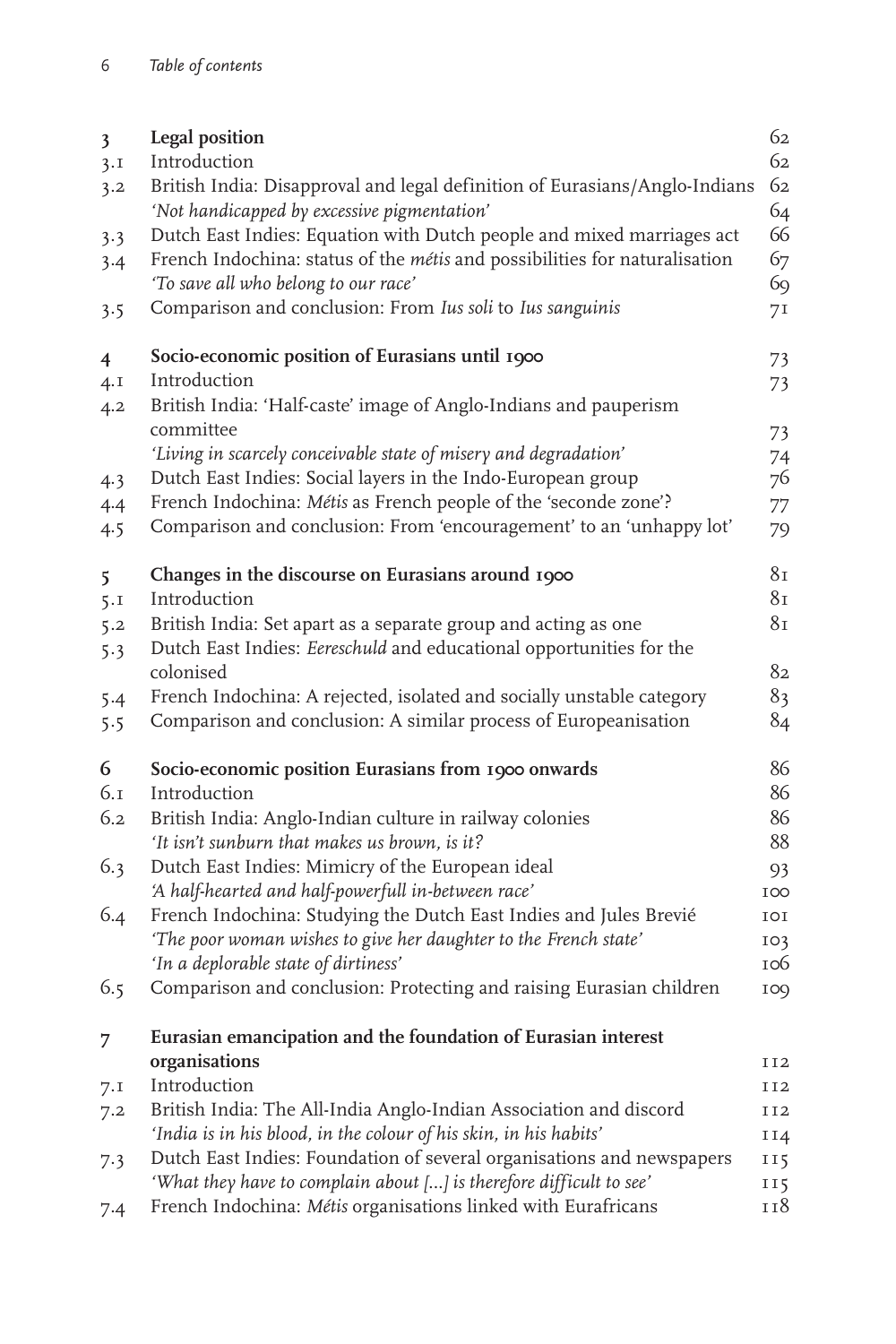|      | 'Owing to their own privileged position, covering two races'           | <b>I20</b> |
|------|------------------------------------------------------------------------|------------|
| 7.5  | Comparison and conclusion: United 'out of self-defence'                | 12I        |
|      |                                                                        |            |
| 8    | Chaos and options in the decolonisation period                         | 123        |
| 8.1  | Introduction                                                           | 123        |
| 8.2  | British India: A relatively smooth transition                          | 123        |
| 8.3  | Dutch East Indies: Occupation, war and uncertainty                     | 125        |
|      | 'Within the borders of these isles shall remain a race one calls Indo' | 127        |
| 8.4  | French Indochina: From colonial war to international war               | <b>129</b> |
| 8.5  | Comparison and conclusion: Prelude to thorough change                  | 130        |
| 9    | Formal political decolonisation and the 'pull' of the mother country   | 132        |
| 9.1  | Introduction                                                           | 132        |
| 9.2  | India: Generous constitutional safeguards and British betrayal         | 132        |
|      | Invisible immigrants                                                   | 135        |
| 9.3  | Indonesia: Choosing Indonesian citizenship?                            | 136        |
|      | To a country in ruins                                                  | 141        |
| 9.4  | Vietnam: Ceasefire and Convention sur la nationalité                   | 142        |
|      | From camps to camps                                                    | 145        |
| 9.5  | Comparison and conclusion: 'It was the end of our world'               | 146        |
| 10   | Socio-economic circumstances for Eurasians after decolonisation        | 149        |
| 10.I | Introduction                                                           | 149        |
|      | 10.2 India: Bureaucratic obstacles and status decline                  | 149        |
| IO.3 | Indonesia: The Westerling affair and New Guinea as an alternative      |            |
|      | destination                                                            | 151        |
|      | 'We Eurasians should have a home of our own'                           | 153        |
|      | 10.4 Vietnam: William Bazé and the continued activities of the FOEFI   | 157        |
| IO.5 | Comparison and conclusion: Rapatriés, returning home or Warga Negara?  | 160        |
| 11   | The postcolonial years                                                 | 162        |
| II.I | Introduction                                                           | 162        |
| II.2 | India: Less rights, more incentives to leave                           | 162        |
| II.3 | Indonesia: Increasing hostility and second chances for Indo-Europeans  | 164        |
| II.4 | Vietnam: Becoming 'real' French capitalists or Vietnamese communists   | 166        |
| II.5 | Comparison and conclusion: The geopolitical context                    | 168        |
| 12   | Special policies for Eurasians and the Eurasian reactions              | 170        |
| I2.I | Introduction                                                           | 170        |
| 12.2 | India: No special British provisions and new Anglo-Indian schools      | 170        |
| I2.3 | Indonesia: Spijtoptanten and the fate of the 'Steurtjes'               | 171        |
| 12.4 | Vietnam: Large-scale repatriation and positive French image of Dutch   |            |
|      | policies                                                               | 175        |
| 12.5 | Comparison and conclusion: Regretting and postponing decisions         | 177        |
|      |                                                                        |            |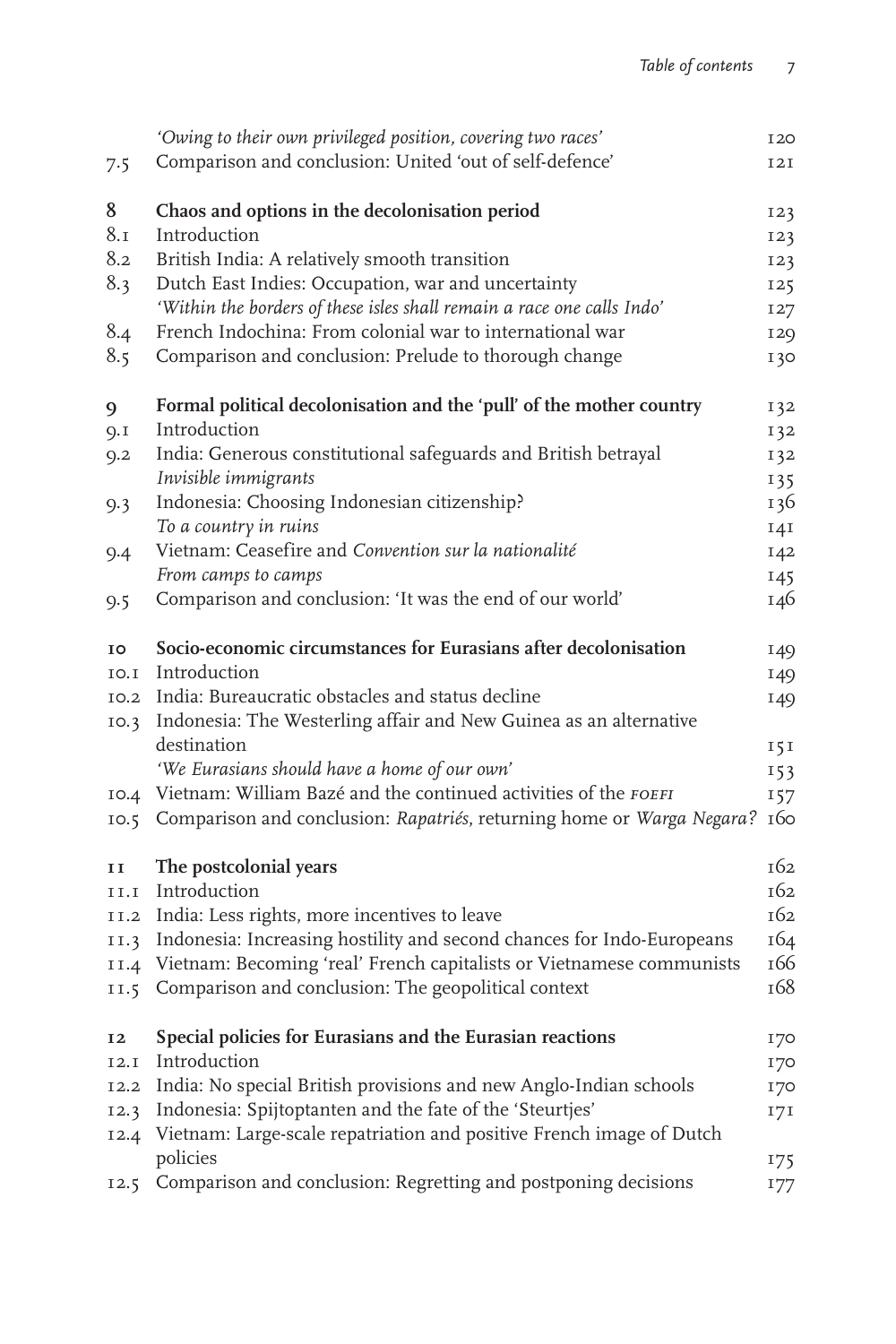| I3      | Those who stayed (after 1960)                                                 | 179 |  |
|---------|-------------------------------------------------------------------------------|-----|--|
| $I$ 3.I | Introduction                                                                  | 179 |  |
|         | 13.2 India: Too poor or too old to leave                                      | 179 |  |
|         | 'It's their fluency in English that makes it easy for them'                   | 180 |  |
| 13.3    | Indonesia: Help for the Indo-Europeans who stayed behind                      | т82 |  |
|         | 'I chose to stay with my mother in Indonesia'                                 | 183 |  |
| 13.4    | Vietnam: Transition from French to American control                           | 184 |  |
|         | 'French paternity is rather easily established'                               | 186 |  |
|         | Heritage tours and the wish to return                                         | 187 |  |
| 13.5    | Comparison and conclusion: The 'honey-milk coloured' skin in                  |     |  |
|         | postcolonial times                                                            | 188 |  |
| 14      | Discussion and conclusion                                                     | 190 |  |
| I4.1    | Introduction                                                                  | 190 |  |
| $I$ 4.2 | The comparative perspective                                                   | 190 |  |
| 14.3    | The heuristic framework revisited                                             | 191 |  |
|         | The historical context                                                        | 192 |  |
|         | The legal position                                                            | 193 |  |
|         | The socio-economic position, changes in the discourse and saving the children | 194 |  |
|         | Eurasian emancipation                                                         | 195 |  |
|         | Chaos, decolonisation and the 'pull' of the mother country                    | 196 |  |
|         | The position of the Eurasians after independence                              | 198 |  |
| 14.4    | The emancipation paradox                                                      | 198 |  |
|         | <b>Appendices</b>                                                             |     |  |
|         | <b>Notes</b>                                                                  |     |  |
|         | List of abbreviations                                                         | 239 |  |
|         | <b>Archives</b><br>Bibliography                                               |     |  |
|         |                                                                               |     |  |
|         | Dutch summary                                                                 |     |  |
|         | <b>Index</b>                                                                  |     |  |
|         | <b>Curriculum Vitae</b>                                                       |     |  |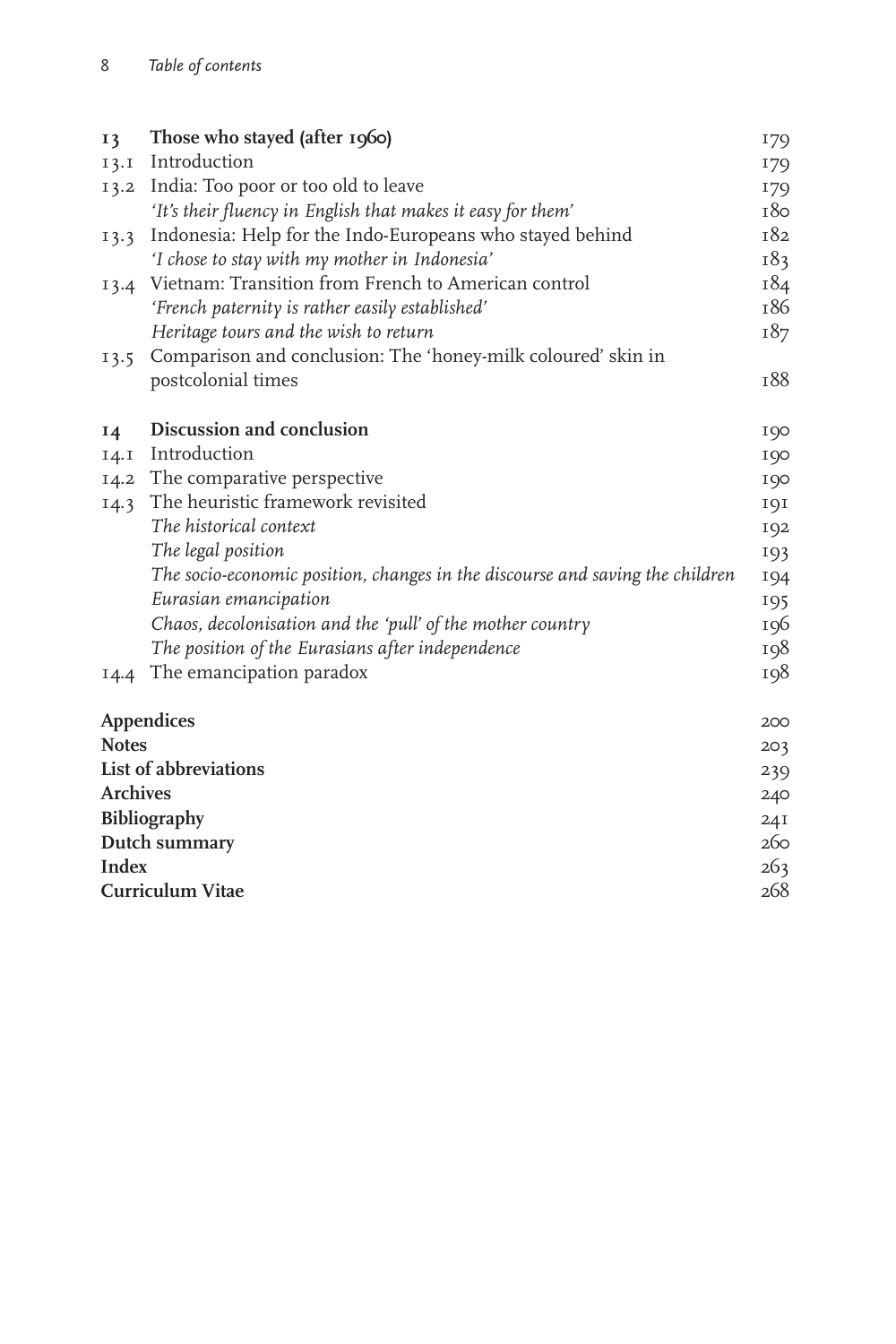### **Acknowledgments**

As has been said by many PhD-candidates before me, writing a dissertation is fascinating and rewarding but often also a challenging and lonely task. While you could consider writing papers or an ma thesis in terms of ascending summits like the Matterhorn in the Alps, writing a PhD-thesis is more like climbing Mount Everest. You need a longer period to acclimatise, and regular breaks during which you can enjoy the views. Now and then you may need to descend to basecamp to recover. Similar to mountaineering in the Himalayas, writing a dissertation is not something that should be done alone. Fortunately, I had the support of many people, for which I am extremely grateful.

First of all, I would like to thank nwo for funding my research and the N.W. Posthumus Institute, the Dutch and Flemish research school for social and economic history for its support in applying for funding. In particular, I would like to thank its president at the time Jeroen Touwen for acquiring the grant for four PhDs under the auspices of the Posthumus Institute. Furthermore, I would like to thank the Institute for History and the Leiden University Fund, Van Walsem, for funding my research trips to Hanoi, Dalat and Ho Chi Minh City in Vietnam, and Aix-en-Provence, as well as conference trips to Toronto, Paris, and Valencia.

I am very grateful to the Vietnamese historical researcher Pham van Thuy, who wrote a letter of recommendation that allowed me to enter the Vietnamese archives. Thuy defended his PhD in Leiden and I was one of his '*paranimfs'*, which was a huge source of inspiration for writing my own PhD-thesis. Secondly, I would like to thank all the archivists whom I met on my archival trips. My research in Asian archives in Vietnam was a particularly enriching experience as I met various historians there from different parts of the world. One of the archivists in the Vietnamese National Archives no.1 deserves special mention – Hai Yen or Anna (her European name), who interviewed me about doing research as a foreigner in Vietnamese archives, was so kind to introduce me to the director of Vietnamese National Archives no.1. The director, Ha van Hue, introduced me to the directors of two other archival centres in Vietnam, namely archive no.4 in Dalat and archive no. 2 in Ho Chi Minh city. As a result I was able to carry out research in those places as well, rather unexpectedly, which yielded even more interesting material for my research.

Thirdly, I would like to thank all colleagues from the department of Economic and Social History at the institute for history at Leiden University, especially my supervisors Marlou Schrover and Irial Glynn, who were both always enthusiastic and inspiring about my research, but also my room colleagues Jaco, Evelien, David, Teuntje,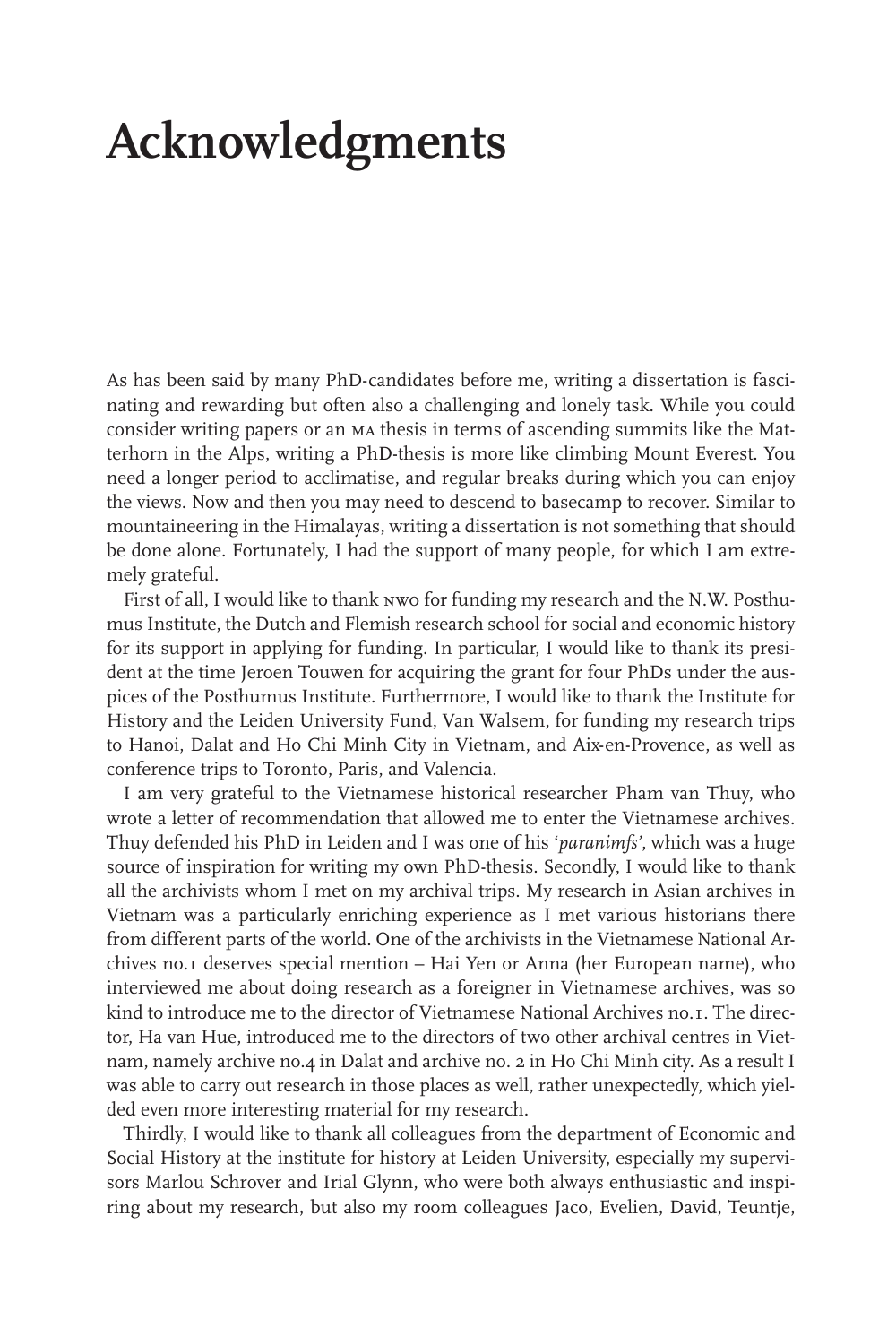Girija and Anne. I would like to thank other colleagues and fellow PhDs at the Institute for History in Leiden, in particular the participants at the so-called 'small gathering'.

Fourthly, of course I would also like to thank my friends Esther, Vera, Denise, Chloë, Eefje for their mental support and very '*gezellige'* dinners, my volleyball team, my yoga friend Elisabeth, my swimming colleague of art history Laura, my mountain hiking friend Jacobine and other friends and acquaintances I may have forgot to mention, but have helped me in their own ways along the small path of PhD-research. Special thanks go to the charming beta guy I met in the last year of my PhD-project, who likes to be in the mountains as often as I do.

Finally, I would like to thank my parents, my older sister Irene and other family members, who have always supported me and provided for calm weekend retreats with long walks in the woods and along the dunes at the coast now and then.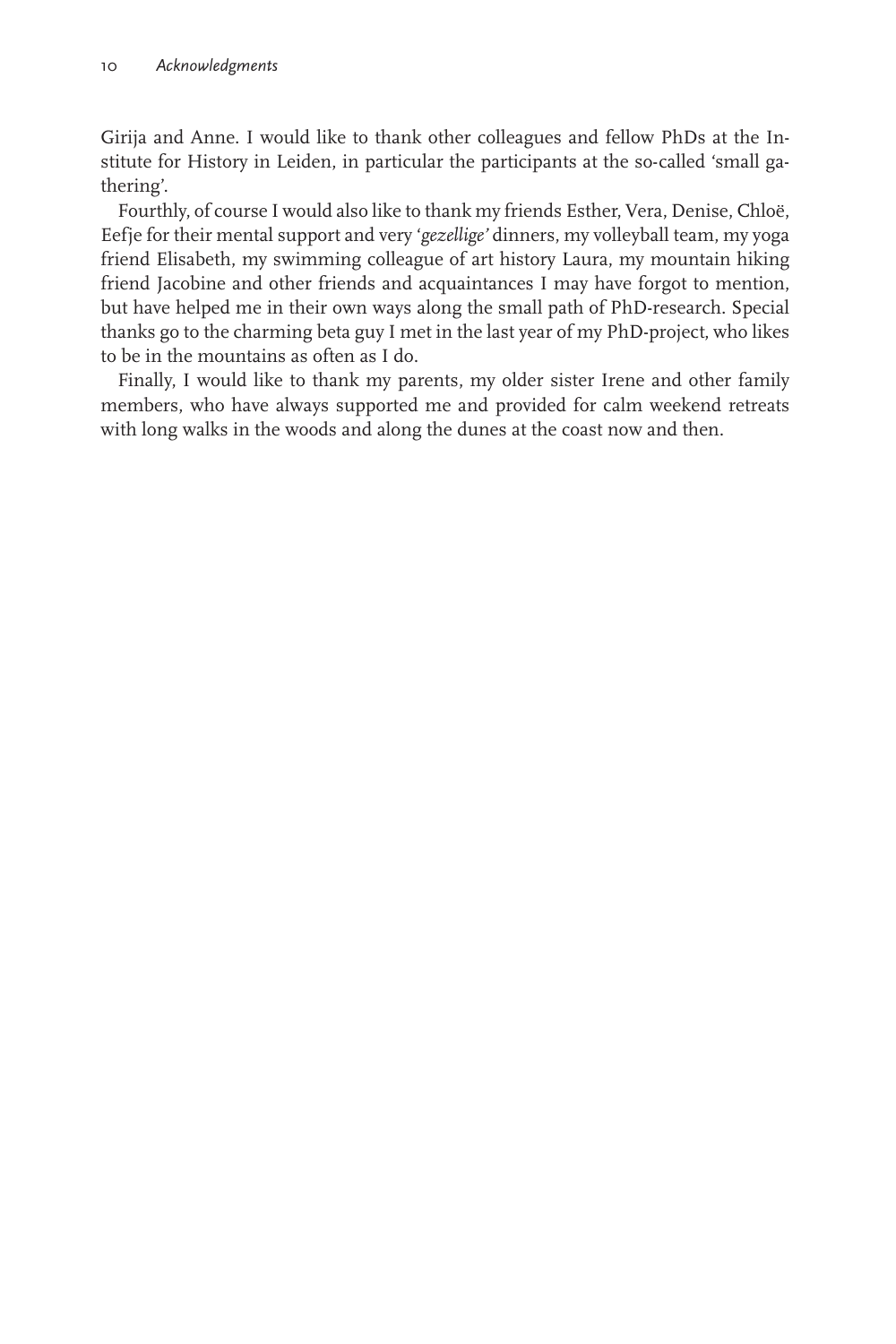### **1 Introduction**

#### **1.1 Introduction**

This chapter first introduces the main question. This is followed by several sections that clarify why this question is interesting and relevant, and which key concepts are used in this book. This includes an overview of debates on 'mixing' and mixed relationships, both of which are highly contested concepts. Furthermore, the group that takes central stage in this book – the Eurasians – are described and compared to similar groups, such as the Eurafricans. All this leads up to a heuristic framework and a set of working hypotheses, which structure this book. The section on historiography explains what this book adds to the literature. The chapter concludes with sections on method and material, and a brief outline of the rest of the book.

#### **1.2 Main question**

The migration of Europeans to the colonies was part of the process of colonisation. Many of these migrants entered into – what were labelled – racially mixed relationships, which were mostly between colonising men and colonised women.1 When in the mid-twentieth century the European colonial empires in Asia – namely, British India, the Dutch East Indies and French Indochina – fell apart, the populations of mixed ancestry had to choose whether to stay in or leave the former colonies. Both the colonial authorities and the rulers of the newly independent countries viewed these mixed ancestry groups as a problem. This led to large debates before and after decolonisation on what was called, at the time, 'The Eurasian Problem', 'The Eurasian Question' and 'The Eurasian Dilemma'.2 In the late nineteenth century, this 'Eurasian Question' only preoccupied the British middle class living in British India.<sup>3</sup> In the following decades there were, however, extensive debates about this issue in all three colonial contexts.4 When independence was discussed, the colonisers and the future rulers of the soon to be independent countries developed policies for the Eurasians, which was a challenge as the Eurasians did not form a legal category nor a well-defined or fixed group. There was no consensus on who was to be considered Eurasian, and as a result it was also difficult to establish how many Eurasians there were, or which colonial and postcolonial policies would best deal with them. Once the colonies became independent, the problem became urgent because the Eurasians had to choose between staying in or leaving the former colony.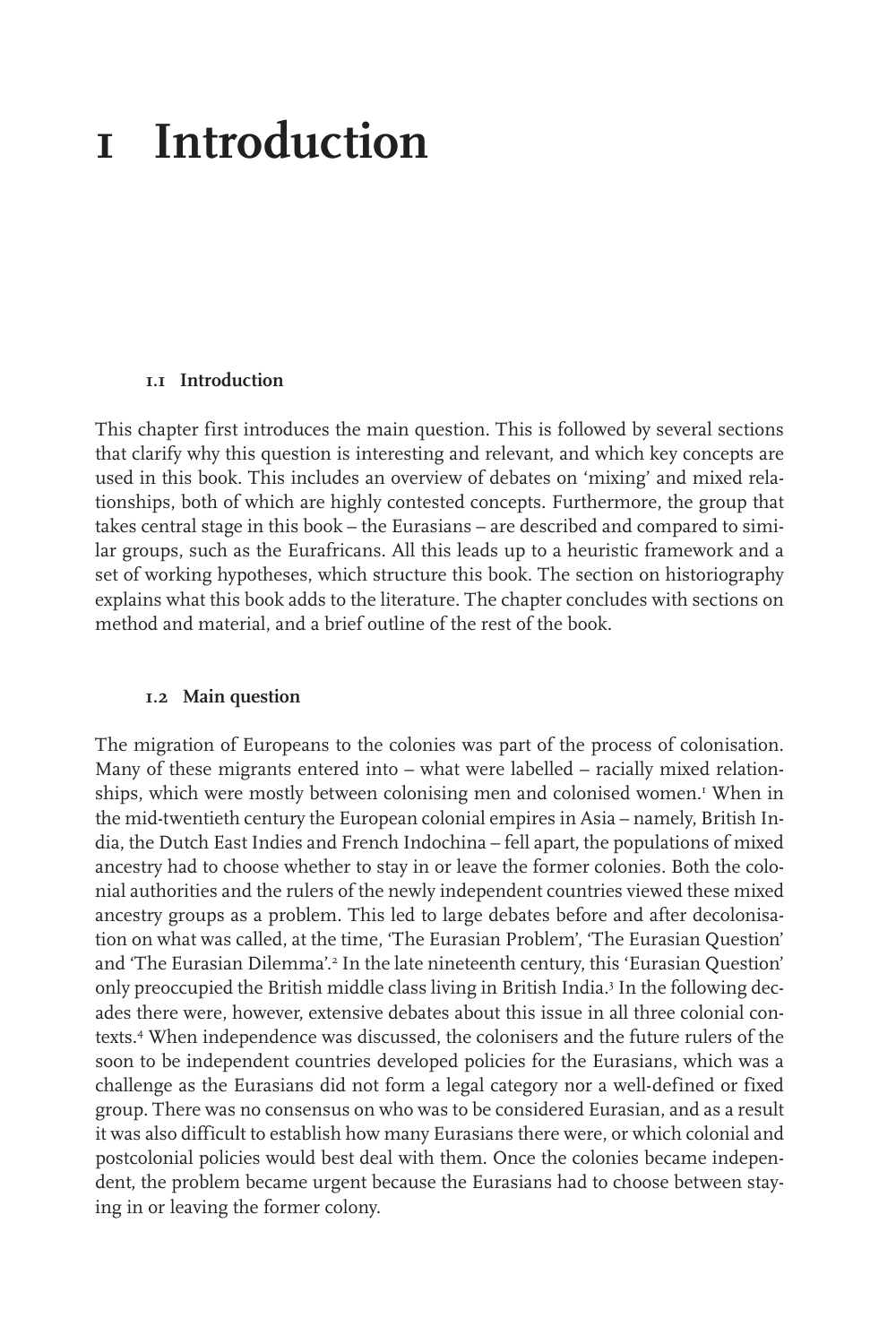In this book, I use the terms 'Anglo-Indians', 'Indo-Europeans', and *'Métis'* for the mixed ancestry groups in, respectively, British India, the Dutch East Indies and French Indochina, while I use the term 'Eurasian' to refer to the group as a whole. The labelling and categorisation of the mixed population, currently and at the time, have been highly debated and contested issues, with some people strongly opposing certain labels while advocating others.5 I discuss this point at length below. Notwithstanding the debates, I use the term 'Eurasians' throughout this study since that *was* the prevalent term in use at the time. $6$  Categories may be linguistic constructions from a Foucauldian perspective, but their use, especially by policy makers and other state authorities, has concrete societal consequences, because states have the authority to decide who belongs to which group and divide rights accordingly.7 Rather than attempting to avoid or abandon particular labels, or to introduce new ones, the way forward, in my view, is to identify how colonial authorities and others (including the Eurasians themselves) categorised people and to explain why this changed over time. I am aware that the term 'Eurasian' may not meet the approval of all readers. Yet, in the absence of another collective term and because scholars continue to use the term in the related historiography, I felt that this was the most appropriate term to consider Anglo-Indians, Indo-Europeans and *Métis* together (see below for a further discussion of the term).

This book deals with the position of Eurasians before and after decolonisation in three colonial settings. Although some of the phenomena I describe happened before 1900, I focus on the period between the end of the nineteenth century and the 1960s. This study is about the position of Eurasians in colonial society, how, when and why their position changed, and to what extent this affected the margins within which they made their choices. The main question is: Which factors determined the margins within which the Eurasians made their choices to stay in or leave the former colony, and why did these factors differ between the three colonies? Sub-questions are: How did state citizenship policies and the Eurasians' sense of belonging affect their decisions to stay or leave? What was the dominant discourse in media and government circles of the Eurasian dilemma? How did this influence state policies?

Debates ran their course through a complicated interplay between Eurasians and their interest organisations, former colonial governments and the governments of the newly independent nations. These discussions revealed a great deal about the form of colonial rule and the categorisations of people. Governments set criteria for acquiring or losing citizenship and rights to stay in the former colony, or to leave for the mother country. In this book, I use the term 'mother country' instead of 'metropolis' or 'metropole' because 'mother country' is the word that is generally used in the literature on colonialism, post-colonialism and decolonisation. The words 'metropolis' or 'metropole' are less suitable given their general meaning of a 'large city'.

I chose British India, the Dutch East Indies and French Indochina as case studies because they were located in the same region. Furthermore, they all were exploitation colonies (with the colonisers exploiting natural resources and labour) rather than settler colonies (such as New Zealand and Australia).<sup>8</sup> Lastly, these were the most prestigious Asian colonies of the Dutch, British and French empires and they played an important role in the imagination of these empires. They were portrayed in similar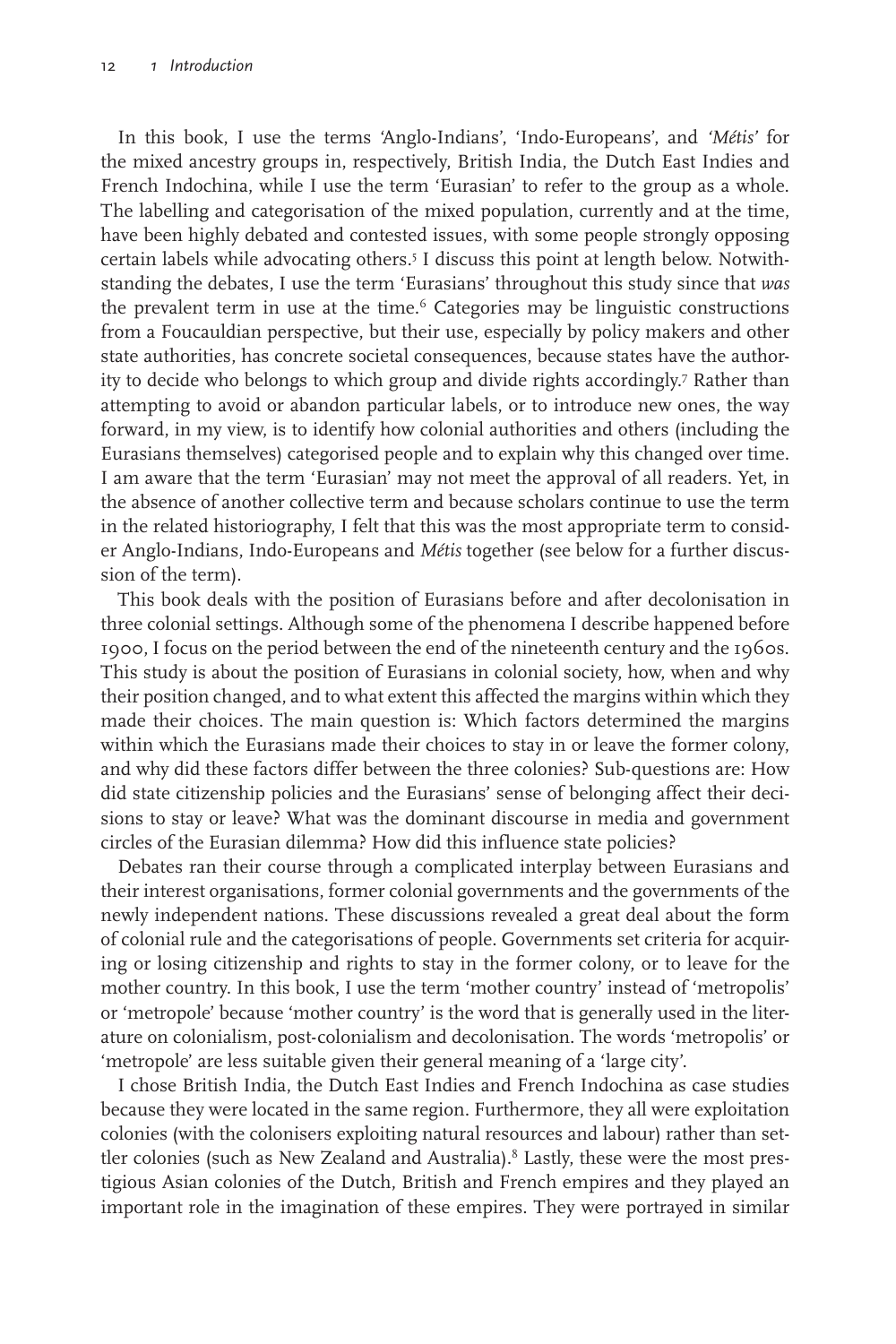terms as respectively 'Gordel van Smaragd' (Emerald Belt, Dutch East Indies), the 'Jewel in the Crown' (British India) and 'la Perle d'Extrême-Orient' (the Pearl of the Far East, Indochina).9 These were the key colonies on which the Eurasian debate focused. I could, for instance, also have included British Malaya, but it did not have the same status as British India in the British Empire and its Eurasian population was not that large.<sup>10</sup>

The choice between leaving and staying was not taken at one point in time. Decision-making was a process in which Eurasians pondered the idea of staying or leaving. Little is known about the context or the margins partly resulting from state policies, in which people made their choices and the reasons for making them. It was a process that for some Eurasians took years because conditions, for example criteria for citizenship, changed. Part of the dilemma – staying or leaving – sprang from the 'in-between' position of the Eurasians. I elaborate on this point in the sections below. Debates about the position of Eurasians were intense after 1945, when British India, the Dutch East Indies and French Indochina became independent. However, I also look at the period prior to decolonisation (from around 1900 onwards) because, as I will show, the colonial legacy had an influence on the options Eurasians had and the choices they made. In short, in this book I describe the position of the Eurasians before, during and after decolonisation, and I explain the context in which they made their choices. The Eurasian people themselves and authorities in all three former empires were confronted with a dilemma: what would or should happen to a people sometimes labelled the 'colonial remnants' by European authorities? The goal of this book is to go beyond the conventional national perspective in (post)colonial studies by providing an overarching perspective of the experiences of Eurasians in the period before, during and after decolonisation in Asia. This enables me to highlight unexpected common features and connections between the cases as well as unique national specificities of each single case.

### **1.3 'Mixing'**

European colonialism in Asia – which started well before the nineteenth century – created a population which was regarded as being of mixed ancestry. The issue of mixing led to widespread and long-lasting debates among policy makers, journalists, the Eurasians themselves and others. These debates showed continuity over time. In 1949, the Bishop of Birmingham gave his Galton Lecture to the Eugenics Society in London on the subject of 'Mixed Marriage'. According to the Bishop, mixed marriages generally led to decay, but there was some hope. Under good conditions – and the Bishop specifically mentioned the Eurasians at this point in his speech – mixed races could attain a certain measure of stability, with good qualities of their own.<sup>11</sup> The Bishop's speech illustrates the way of thinking about mixing at that time, and in the decades before.

In current academic literature, the concept 'mixed' is contested because it suggests that there *are* 'races' that can be 'mixed'.12 The notion of 'mixed' draws on the idea that 'races' are real entities, an idea to which the Bishop quoted above, adhered.<sup>13</sup> 'Race'